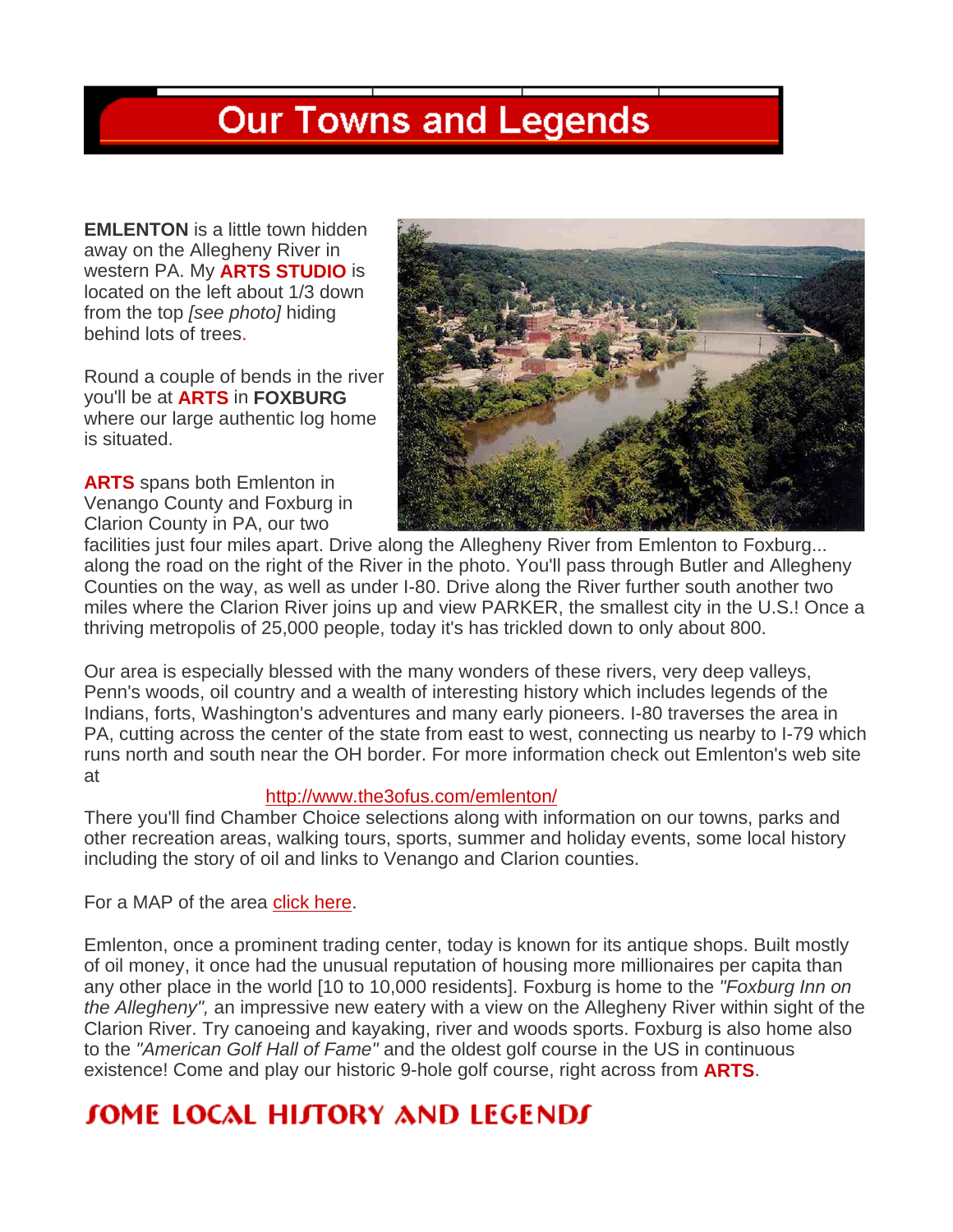**FOXBURG AND EMLENTON** are nestled deep in the forested hills of the Allegheny River Valley, sparsely populated and designed a *"Wild and Scenic River"* area by Congress. During the Ice Age, glaciers molded our hills and carved out the shallows and deeps of the rivers. As the ice receded, a great forest grew to fill the land. Migrant aboriginal hunters were here 10,000 years ago. Indians came and loved this land, fiercely fighting over it for centuries. They called it *"Allegewi Hanna"* which is *"Beautiful River"*.

By the time of the first French explorations in the 17th century, the valley was home to Seneca Indians -- "keepers of the Western Portal" of the Iroquoian Confederacy -- and to the Delaware and Shawnee. The first European discovery of this valley was by the greatest of the French explorers, **LaSalle**, in 1669. Variably traversed by the French *voyageurs,* missionaries and military expeditions in the years thereafter, the Allegheny provided *the* vital link between French Canada and French settlements in the lower Mississippi Valley. In 1681 the territory was deeded to William Penn by King Charles II, henceforth being known as Penn's woods... that is, Pennsylvania.

A young Virginian named **George Washington** passed this way in 1753 with a message from his governor warning the French military commander here that he was "trespassing on English land" -- his first official public service. England



and France went to war over the ownership of this valley, the primary cause of the *French and Indian War*. But the peace following the war was short-lived, the silence of the forest being once again rent by war cries and the massacre of the English garrison at nearby Fort Venango during Chief Pontiac's uprising.

Later, as one legend goes, a Quaker physician in Philadelphia by the name of Fox was owed a debt by William Penn. The two ultimately agreed on payment -- a parcel of land along the Allegheny River *"as much as could be walked from sunup to sundown".* Fox hired an Indian to walk it for him on the longest day of the year! He likely walked *very fast* as Fox became the owner of 118,000 acres of forest along the river.

**FOXBURG GOLF:** Joseph Mickle Fox, an heir, was a wealthy man. On a trip to Scotland in 1884 he discovered the game of golf at St. Andrew's. In 1887 he laid out a golf course along our ridge, donated land and buildings to form the *Foxburg Country Club* and became its first President. And so can we claim the oldest golf course in the US in continuous existence! The *Golf Hall of Fame* resides in the CC. **ARTS** is just a few steps away.

**ARTS** is originally a log home constructed in 1867, one of the largest log homes in western PA. Hannah Emlen Fox ([for which Emlenton is named) was heir to Joseph Fox. In 1910 she had it dismantled, moved to its present location on the golf course ridge and, using Pittsburgh architect Benno Janssen, reconstructed it. We are honored to be only the fourth family to own this wonderful home. The family also constructed a lovely stone church and free library in Foxburg, both still in use today, as well as a few railroads.

**OIL LEGENDS** are part and parcel of life here in the *Oil Heritage Region*. In August 1859 Colonel Edwin Drake drilled the first commercially successful oil well in the world nearby in Titusville. Soon "black gold fever" permeated this whole region. Many a town appeared as if overnight and many a fortune was made (and lost) as quickly. Today old oil rigs still dot the countryside in many out-of-the-way places.